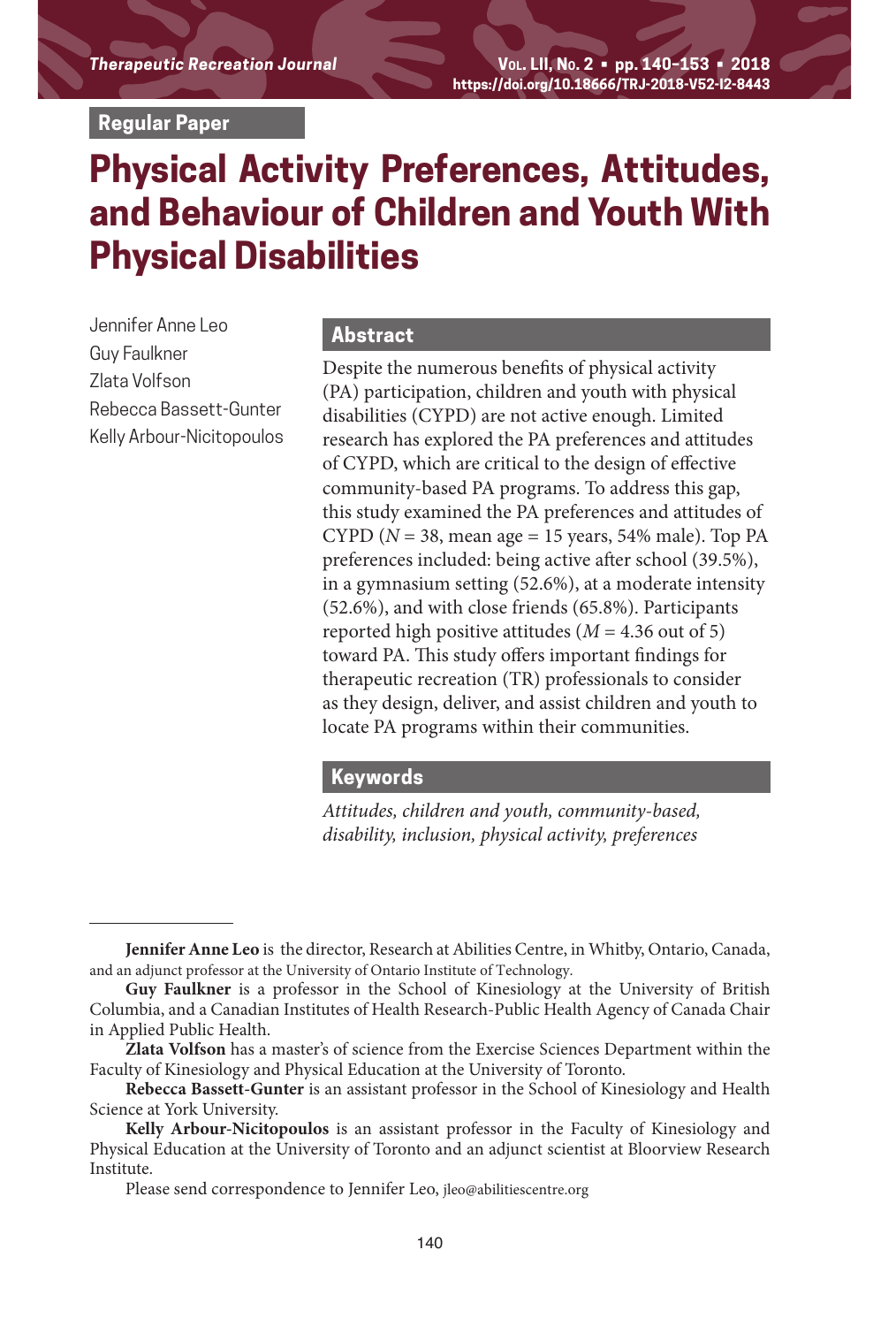Despite the many physical, psychological, and social health benefits regular physical activity (PA) participation provides to children and youth with physical disabilities ([CYPD]; Giacobbi, Stancil, Hardin, & Bryant, 2008; Murphy & Carbone, 2008; Taub & Greer, 2000), PA levels within this population are overwhelmingly lower than agematched typically developing peers (e.g., King et al., 2010; Law et al., 2006; Masse et al., 2013; Rimmer & Rowland, 2008). Opportunities to participate in PA through community-based sport and active recreational programs are often limited for CYPD due to a variety of barriers, including limited local activity options, lack of access to transportation, limited finances, lack of information on accessible programming, and challenges with coordinating family schedules to attend structured activity sessions (Bassett-Gunter, Ruscitti, Latimer-Cheung, & Fraser-Thomas, 2017; DeFazio & Porter, 2016; Martin Ginis, Ma, Latimer-Cheung, & Rimmer, 2016; Shields & Synnot, 2016). Such limited community engagement opportunities may place CYPD at a disadvantage for accumulating daily bouts of PA, and consequently lead to more time spent alone and/or engaged in sedentary pursuits (Law et al., 2006; Majnemer, Shikako-Thomas, Schmitz, Shevell, & Lach, 2015).

While there is a growing interest in targeting the PA behaviours of CYPD (e.g., King et al., 2010; Law et al., 2006; Masse et al., 2013), little empirical research has been directed toward the antecedents of PA behaviour, specifically preferences and attitudes, within this population (Shields, Synnot, & Kearns, 2015; Verschuren, Wiart, Hermans, & Ketelaar, 2012). Considering theories of health behaviour change such as the Theory of Planned Behaviour (TPB), attitudes and preferences are salient factors to target for enhancing motivation toward, and engagement in PA among children and youth (e.g., Sallis, Prochaska, & Taylor, 2000; Van Der Horst, Paw, Twisk, & Van Mechelen, 2007). Specifically, within the TPB, affective and instrumental attitudes are posited to influence one's motivation to engage in PA behaviour (French et al., 2005). The influence of attitudes on the PA behaviour for CYPD remains unclear. Kodish et al. (2006) found that attitudes were not a significant predictor of the PA behaviour of the children and youth involved in inclusive physical education classes. Meanwhile, among typically developing youth, attitudes were shown to be a significant positive predictor of PA behaviour (Mummery, Spence, & Hudec, 2000). Preferences are also important to consider in the context of PA behaviour. Among children and youth with cerebral palsy, greater preference for more passive, solitary leisure activities has been associated with lower lifetime PA participation (Shikako-Thomas, Majnemer, Law, & Lach, 2008). Further work in the area of antecedents of health behaviour change, specifically preferences and attitudes, is necessary to provide a better understanding of the role they play in the promotion of PA among CYPD. This is the first step toward ensuring that favourable choices are made available to CYPD in their communities (Bloemen, van Wely, Mollema, Dallmeijer, & de Groot, 2017), which may lead to more optimal planning of PA programs that meet their unique needs (e.g., offered at times that enable families to arrange suitable transportation) (Verschuren et al., 2012).

Well-designed community-based PA programs that take into consideration the attitudes and preferences of CYPD also provide opportunities for building peer relationships, thereby decreasing social isolation (Snowden, 2012), as well as enhancing opportunities for CYPD to increase self-esteem and a sense of belonging and acceptance (DeFazio & Porter, 2016; King, Curran, & McPherson, 2012). To enhance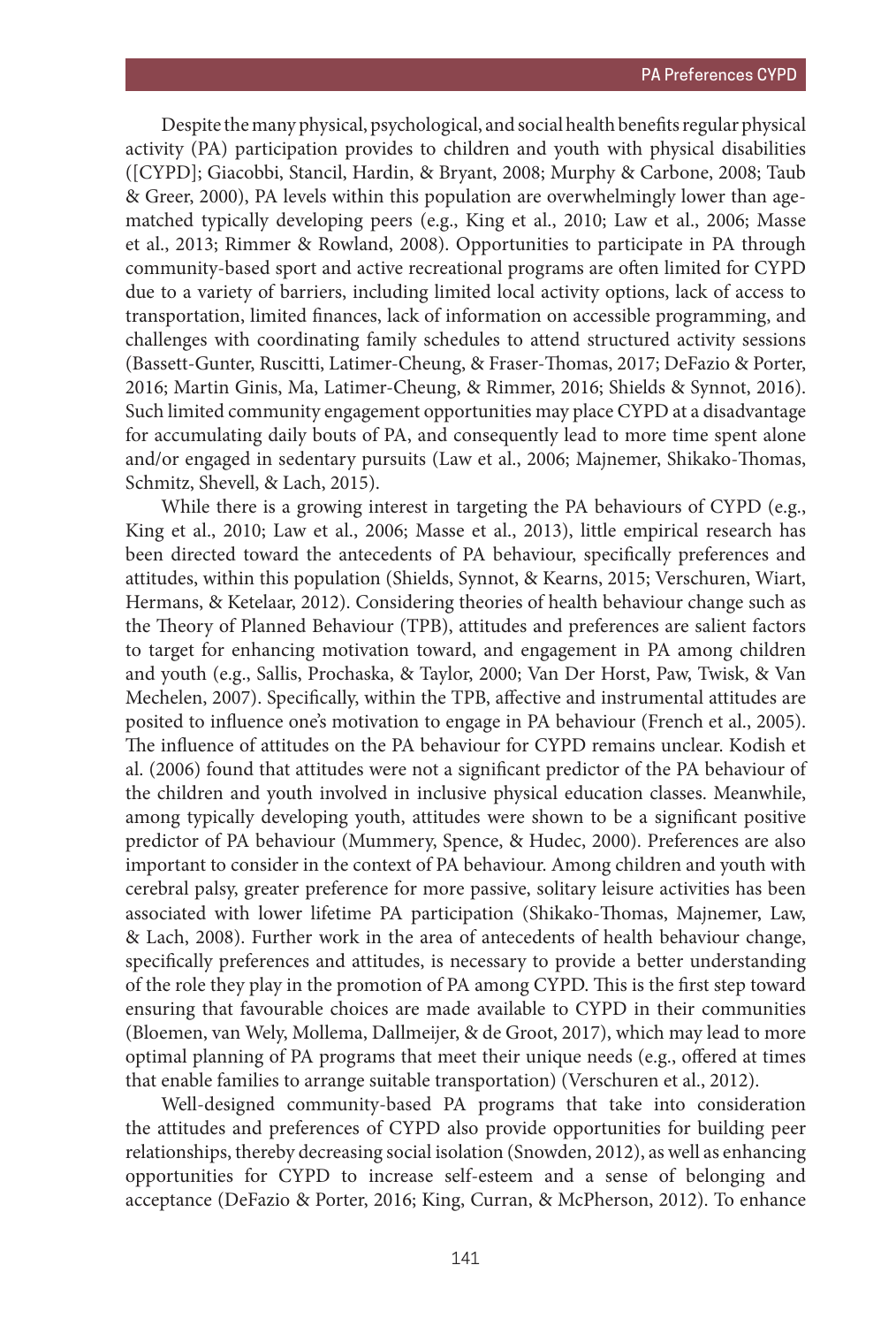the quality of PA-specific programming for CYPD within their communities, greater attention must be directed toward asking CYPD about their specific PA preferences (e.g., not necessarily what they currently do, but what they would enjoy doing) and attitudes toward engaging in PA (Majnemer et al., 2015; Shields et al., 2015). This targeted approach would support the planning and implementation of desirable PA opportunities for CYPD within their communities (Bult, Verschuren, Lindeman, Jongmans, & Ketelaar, 2014; Kunstler, Thompson, & Croke, 2013). In line with "clientcentered care" frameworks, matching program approaches to client preferences may enhance program adherence (Laine & Davidoff, 1996), and ultimately the PA participation of CYPD.

Considering the limited research on PA preferences and attitudes of CYPD, and the important role that these two factors play in the TPB (Sallis et al., 2000; Van Der Horst et al., 2007), the present study sought to examine the PA preferences and attitudes in a sample of community-dwelling CYPD.

### **Method**

#### Recruitment and Eligibility Criteria

Institutional ethics review board approval was granted for this cross-sectional study. Data collection took place between January 2014 and December 2015. Participants were recruited from recreational and rehabilitation facilities situated in the Greater Toronto Area, Ontario, Canada using a convenience sampling strategy (Lavrakas, 2008). These facilities were chosen due to their emphasis on providing a variety of community-based PA programs and services to people of all abilities. Study information was distributed on the websites of various organizations and through advertisement flyers. Brief, face-to-face invitations to participate were also provided by a research assistant prior to or following therapy sessions, and specific recreation programs offered to children and youth (ages 10 to 21 years) where at least one CYPD had enrolled.

Participants up to the age of 21 years were included to reflect the age at which youth with disabilities transition from childhood to adulthood rehabilitation and education services within Ontario, Canada. According to UNESCO (2017), the age of youth may extend to 24 years, thereby situating our participants within a suitable timeframe. Prior to taking part in the study, informed consent was obtained from all parents/guardians. Participants over the age of 18 years provided informed consent, while those between the ages of 10 to 17 years provided assent.

Eligibility criteria included: a) between the ages of 10 to 21 years, b) self-reported having a physical disability (defined as a disability where there is a mobility impairment; e.g., cerebral palsy, amputation), c) able to read and write in English, and d) capable of completing a paper and pencil questionnaire on their own or with limited assistance.

#### Measures

A self-report questionnaire was used for this study given its cost-effectiveness, relatively low participant burden, and administration ease within the community (Biddle, Gorely, Perason, & Gull, 2011). This questionnaire included the four measures discussed below.

**Demographic information.** Demographic information was gathered pertaining to gender, age, type of physical disability, use of mobility device, and height and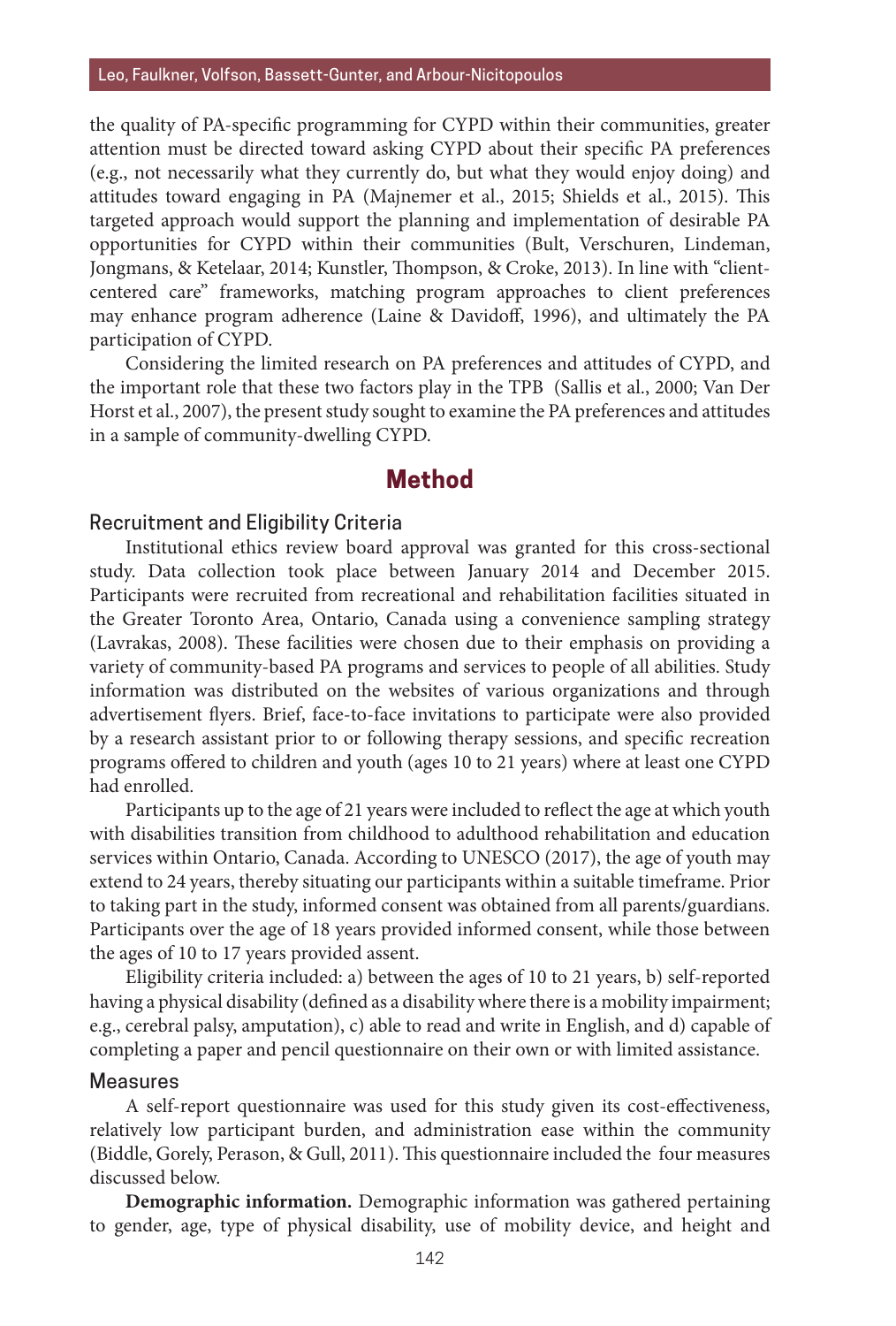weight. Modified versions of the child and 7-day Physical Activity Questionnaire (PAQ; Kowalski et al., 1997) were used to assess the overall PA level of the sample. Items contained five response options  $(1 = \text{minimal activity to } 5 = \text{high activity})$ , with an overall PA score calculated based on the mean of all items scored. Prior to data being collected, items were modified so they could be administered throughout the entire year (similar to the process described by Janz et al. [2007]), and items were also examined for inclusivity and, when appropriate, modified to reflect more inclusive language (e.g., adding wheeling as an activity option). The PAQ has been previously modified to reliably assess culturally relevant activities for older English youth (Aggio, Fairclough, Knowles, & Graves, 2016). Internal consistency across the items for the modified PAQ used in the current study was acceptable ( $\alpha = .81$ ).

**Preferences for PA.** Preferences for PA were assessed for a variety of activities and modes of engagement. Participants were asked to report their PA preferences, defined as either physical activities they would like to do and/or are currently doing. PA was described as 'sports or dance that make you sweat or make you feel tired or games that make you breathe hard like tag, skipping, running, wheeling, climbing and others. Preference questions related to the following: (a) time of day (i.e., weekend mornings, weekend afternoons, after school [3 p.m.–6 p.m.], weekday evenings), (b) location (e.g., in a gym, at home, outdoors), (c) mode (e.g., wheelchair basketball, gymnastics, swimming), (d) with whom (e.g., closest friends, siblings, parents), and (e) intensity (low, moderate, and high). Participants were able to choose more than one response, as well as the option of "no preference" for each question.

**Attitudes toward PA.** Attitudes toward PA were assessed using six items that were preceded by the statement, "For me, participating in physical activity and sports is/ would be…" In line with Ajzen's (2006) guidelines, attitudes were conceptualized as positive and negative feelings toward a behaviour, specifically PA, and its personal (salient) outcomes. In this study, we examined participants' feelings in relation to the two types of attitudes (instrumental and affective), as there is a strong body of literature to support the differential effects of these two types of attitudes on motivation for engaging in PA and actual PA behaviour (e.g., French et al., 2005; Rhodes, Macdonald, McKay, 2006). Three items tapped into the affective component of attitudes (i.e., boring/ fun, unpleasant/pleasant, not enjoyable/enjoyable), while the remaining three items targeted the instrumental aspect of attitudes (i.e., useless/useful, bad/good, harmful/ beneficial). Items were rated on a 5-point scale, with higher scores representing more positive affective or instrumental attitudes toward PA. Two separate mean scores were then calculated, one for instrumental attitudes (mean across the three respective items) and one for affective attitudes (mean across the three respective items). These items have been previously used among adults with physical disabilities (Martin Ginis et al., 2013), and typically developing children and youth (aged 11-13 years) (Foley et al., 2011). Internal consistency across the items was acceptable ( $\alpha = .78$ ). A copy of the complete set of preference and attitudinal measures is available from the first author.

#### Protocol

A research coordinator distributed the study information package (including consent/assent forms, the demographic measure, along with the scales pertaining to PA [preferences and attitudes]) to families during regularly scheduled programs or therapy sessions, in which the children or youth were enrolled. Participants were asked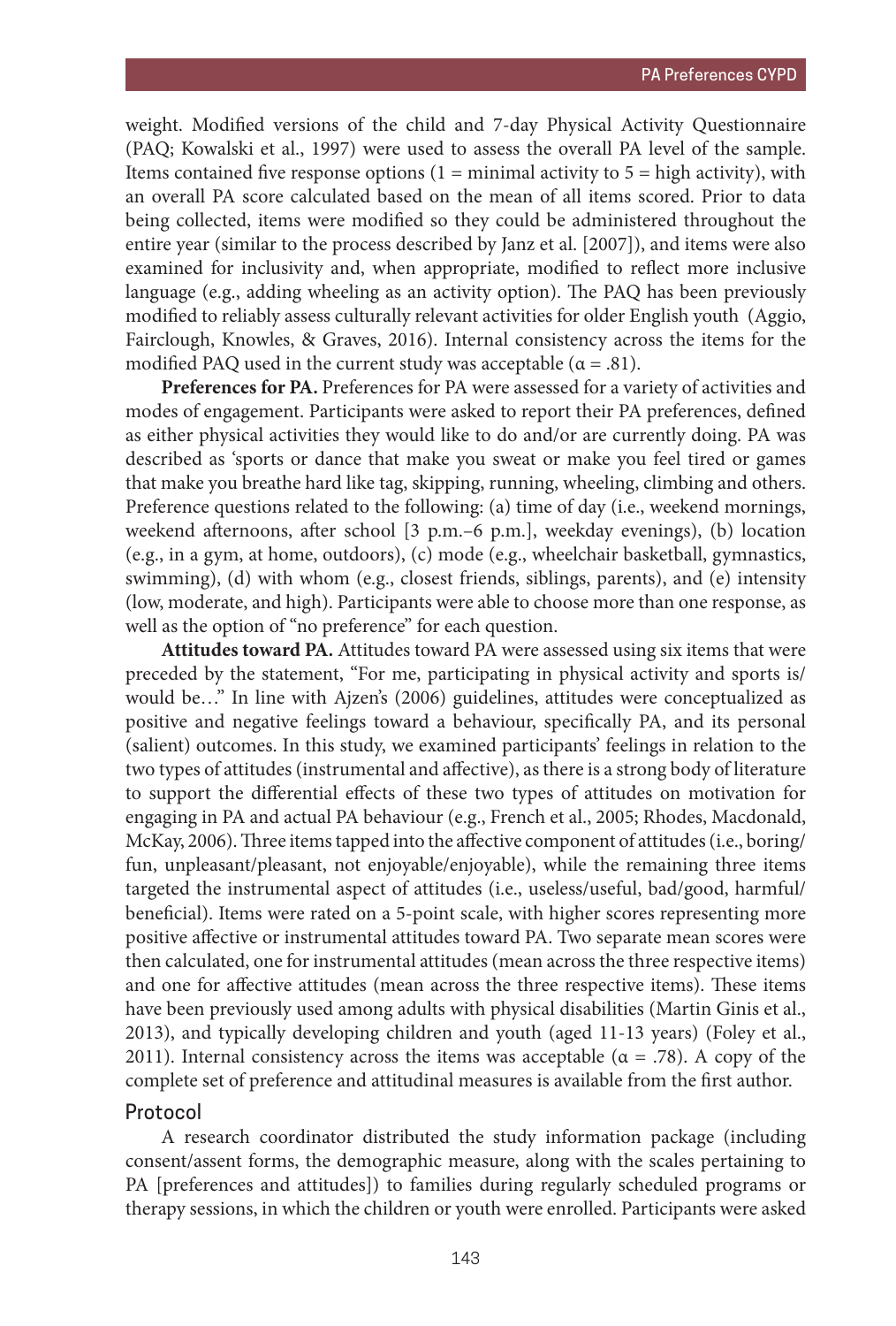to complete the entire package before or after their regularly scheduled program or therapy session in a designated meeting space and return it to the research coordinator. Parents/guardians were instructed that it was preferable for participants to complete the survey independently. For participants who were unable to complete the survey independently, the parent/guardian was instructed to read the survey to them and document their responses. Participants under the age of 18 years and who did not have a parent/guardian present to acquire parental consent were asked to take home the questionnaire and return it via a self-addressed envelope to the research staff.

For participants who took home the questionnaire, a follow up e-mail was sent after a two-week period reminding them to complete the questionnaire if they had not already done so. Those participants who were over the age of 18 years were also provided with the option to complete the questionnaire package on site and return it to the research coordinator or to take it home and follow the process previously described. Participants received a \$10 gift card as remuneration for taking part in the study.

#### Data Analysis

All analyses were conducted using SPSS version 23.0. Data cleaning procedures confirmed there to be no concerns with outliers and normality for the attitudes outcomes. Descriptive statistics (e.g., frequencies, means, and standard deviations) were used to examine PA preferences, and instrumental and affective attitudes of the 38 CYPD. Separate chi-square tests and ANOVAs were conducted to examine betweengroup differences for gender (female  $[n = 17]$ ) and age (< 14 years  $[n = 13]$  vs.  $\geq 14$ years  $[n = 30]$ ) on all outcome variables. Tests of homogeneity of variance within the ANOVAs were all non-significant ( $p > .30$ ), indicating that the variability betweengroups on instrumental attitudes and affective attitudes was equal. Where appropriate, effect sizes (Cohen's d) are provided to illustrate the magnitude of the difference between the groups and were interpreted as small  $(d > .20)$ , moderate  $(d > .50)$ , and large (*d* > .80).

### **Results**

#### **Participants**

A total of 59 children and youth were approached to complete the study questionnaire, of which 43 (73%) were eligible and provided consent/assent to participate in this study. Of these 43 participants, 38 (88% response rate) responded to the study questionnaires. Mean age of the 38 participants was  $15.58$  (*SD* = 3.16) years, and mean self-reported body mass index was 21.78 (*SD* = 5.37) kg/m2 . Over half of the sample was male (55.3%) and nearly half identified as being white (47.4%), while the majority had congenital disabilities (57.5%) and used a mobility device (55.3%). Selfreported PA behaviour was indicative of low-to-moderate activity levels for over half of the sample as assessed using the PAQ (Kowalski et al. 1997). See Table 1 for a detailed description of participant demographic characteristics.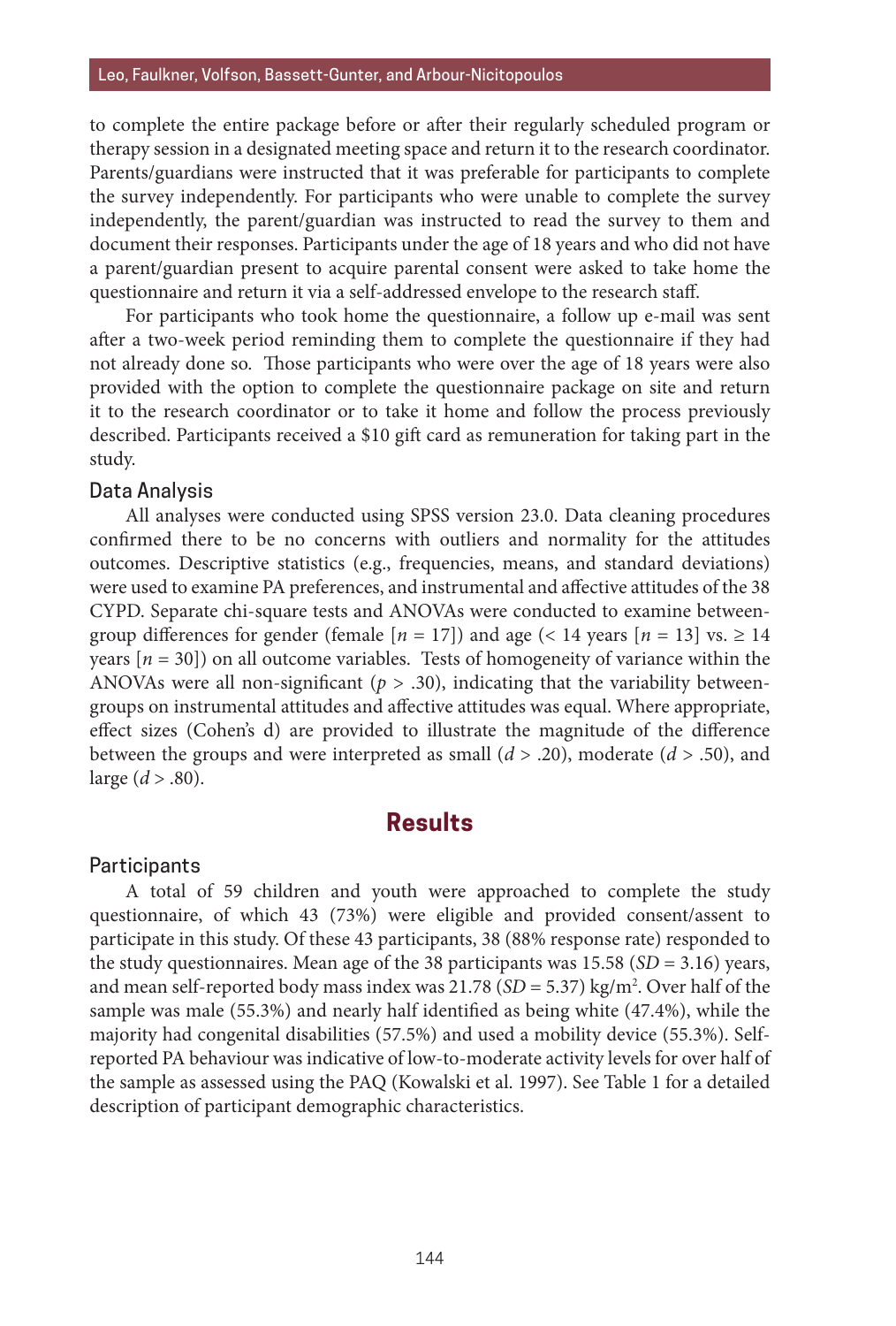## **Table 1**

*Participant Preferences (N = 39)*

| <b>When (Preferred Time)</b>         | $n\left(\%\right)$ |
|--------------------------------------|--------------------|
| After school (3 p.m.- 6 p.m.)        | 16 (41%)           |
| Weekends (12 p.m.-5 p.m.)            | 11 (28.2%)         |
| Weekends (9 a.m.-12 p.m.)            | 10 (25.6%)         |
| Weekday Evenings (6 p.m.-8 p.m.)     | 10 (25.6%)         |
| Where (Preferred Space) <sup>a</sup> | $n\left(\%\right)$ |
| At the gym                           | 20 (52.6%)         |
| Outdoors                             | 17 (44.7%)         |
| No preference                        | 10 (26.3%)         |
| At home                              | 9(23.7%)           |
| How (Preferred Intensity)            | $n\left(\%\right)$ |
| Moderate                             | 21 (48.8%)         |
| High                                 | 8 (18.6%)          |
| No preference                        | 7 (16.3%)          |
| Low                                  | $3(7.7\%)$         |
| Who (Preferred People) <sup>a</sup>  | $n\left(\%\right)$ |
| My close friends                     | 25 (65.8%)         |
| People who are the same age as me    | 13 (34.2%)         |
| My siblings                          | 8 (21.1%)          |
| My parents                           | 7 (16.3%)          |
| People who are older than me         | 6(15.8%)           |
| No preference                        | 5 (13.2%)          |
|                                      | 4 (10.5%)          |
| People who are younger than me       |                    |
| <b>What (Preferred Activity)</b>     | $n\left(\%\right)$ |
| Swimming                             | 28 (71.8%)         |
| Weight-lifting                       | 17 (43.6%)         |
| Basketball                           | 15 (38.5%)         |
| Soccer                               | 14 (35.9%)         |
| Wheelchair Basketball                | 14 (35.9%)         |
| Dance                                | 13 (33.3%)         |
| Wheelchair Racing                    | 13 (33.3%)         |
| Volleyball                           | 11 (28.2%)         |
| Track                                | 10 (25.6%)         |
| Hip hop                              | 8 (20.5%)          |
| Hockey/Sledge Hockey                 | 7 (17.9%)          |
| Zumba                                | 6 (15.4%)          |
| Gymnastics                           | 6 (15.4%)          |
| Taekwondo                            | 6 (15.4%)          |
| In-line skating                      | $4(10.3\%)$        |
| Boccia                               | $4(10.3\%)$        |
| Curling                              | $2(5.1\%)$         |
| Other: Power wheelchair floor hockey | $1(2.3\%)$         |
| Other: Racing and Shot put           | 1(2.3%)            |

*Note.*  ${}^{a}N$  = 38 participants who completed this section of the questionnaire.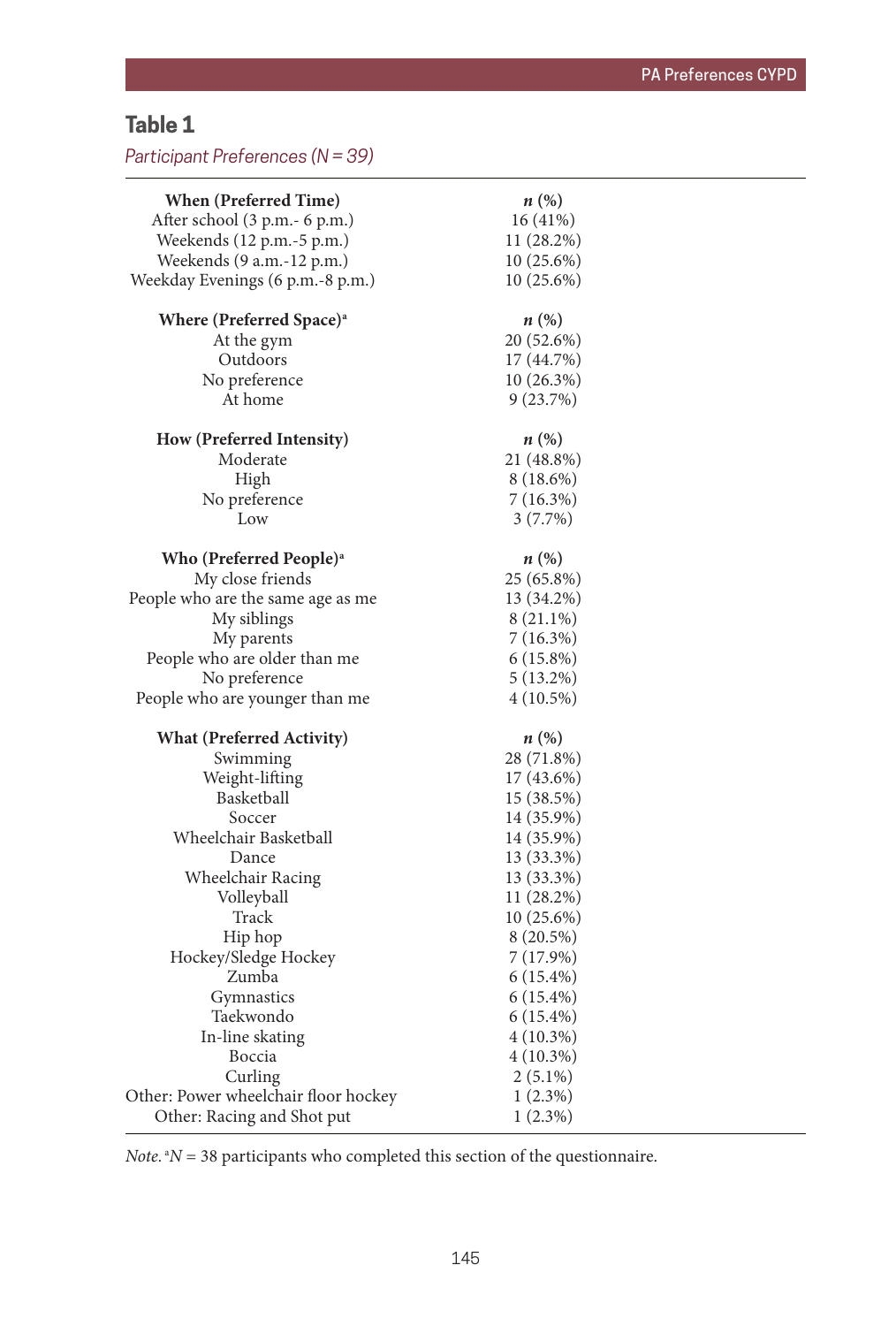#### Preferences for PA

Many (39.5%) participants identified the after-school period as their preferred time to be physically active, followed by weekend afternoons (26.3%). A gym setting (52.6%) and outdoors (44.7%) were selected as the most preferred activity spaces. The majority (71.1%) of participants selected swimming as their preferred activity, followed by weight-lifting (42.1%), and basketball (39.5%). Concerning activity intensity, moderate intensity was commonly chosen (52.6%). The majority of participants selected close friends (65.8%) as the people with whom they most preferred to be active, followed by same-age peers  $(34.2\%)$ , and siblings  $(21.1\%)$ . See Table 2 for a detailed description of the activity preferences. No significant age or gender differences were found for the preference items.

#### **Table 2** *Descriptive Statistics and Group Comparisons on Physical Activity Attitudes and*

*Descriptive Statistics and Group Comparisons on Physical Activity Attitudes and Behaviour Behaviour*

| Variable                    |    | n Overall<br>Mean<br>(SD) | Gender<br>Mean $(SD)$                                                                       | Age<br>Mean $(SD)$                                                                                         |
|-----------------------------|----|---------------------------|---------------------------------------------------------------------------------------------|------------------------------------------------------------------------------------------------------------|
| Attitudes                   | 38 | 4.36                      | $F(1,37) = .49$ ,<br>$(0.70)$ $p = .49, d = .23$                                            | $F(1,37) = .47$ ,<br>$p = .50, d = 0.24$                                                                   |
| Physical Activity Behaviour | 43 | 2.40<br>(0.83)            | Males: 2.37<br>(0.92)<br>Females: 2.44<br>(0.75)<br>$F(1,42) = .07$ ,<br>$p = .79, d = .08$ | $< 14$ years: 2.70<br>(0.93)<br>$\geq$ 14 years: 2.27<br>(0.77)<br>$F(1,39) = 2.52$<br>$p = .12, d = 0.51$ |

*Note.* Group comparisons for attitudes are based on  $N = 38$  ( $n = 17$  female and  $n = 11 < 14$ ) years of age). Cohen's *d* values illustrate the magnitude of the difference between groups and interpreted as small  $(d > .20)$ , moderate  $(d > .50)$ , and large  $(d > .80)$ .

### Attitudes Toward PA

Participants reported highly positive instrumental and affective attitudes toward PA, with an overall mean instrumental attitude score of 4.54 (*SD* = 0.66) and affective attitude mean score of 4.18 (*SD* = 0.83). No significant differences were found for gender or age (*ps* > .05, Table 3). However, small to moderate effects were found with boys reporting more positive affective attitudes than girls  $(M = 4.27, SD = 0.66)$  ( $f[1,37] =$ 1.49,  $p = 0.23$ , Cohen's  $d = 0.40$ ), and participants  $\ge 14$  years reporting more positive instrumental attitudes than participants  $\langle 14 \rangle$  years (*f*[1,37] = 1.54, *p* = .22, Cohen's *d* = 0.40). See Table 3 for group means and standard deviations.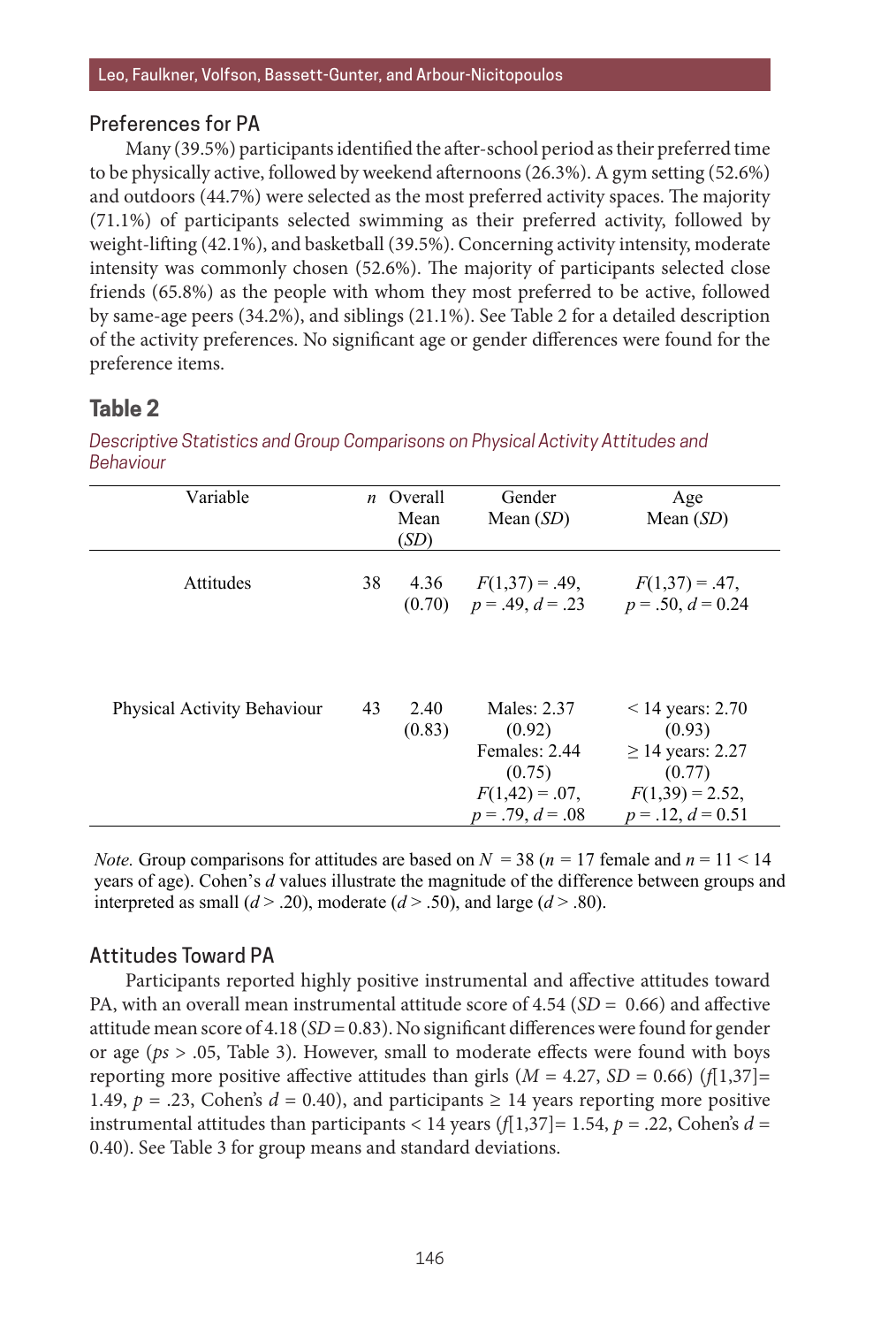#### **Table 3** Table 3

| Variable                  | Overall    | Gender              |                       |                  |             |                               | Age                           |                  |             |  |
|---------------------------|------------|---------------------|-----------------------|------------------|-------------|-------------------------------|-------------------------------|------------------|-------------|--|
|                           |            | Males<br>$(n = 21)$ | Females<br>$(n = 17)$ |                  |             | $\leq$ 14 years<br>$(n = 11)$ | $\geq$ 14 years<br>$(n = 27)$ |                  |             |  |
|                           | M(SD)      | M(SD)               | M(SD)                 | $\boldsymbol{p}$ | Cohen's $d$ | M(SD)                         | M(SD)                         | $\boldsymbol{D}$ | Cohen's $d$ |  |
| Affective<br>Attitudes    | 4.18(0.83) | 4.33(0.77)          | 4.53(0.73)            | 0.22             | 0.40        | 4.15(0.90)                    | 4.20(0.82)                    | 0.88             | 0.06        |  |
| Instrumental<br>Attitudes | 4.54(0.66) | 4.00(0.89)          | 4.55(0.56)            | 0.90             | 0.03        | 4.33(0.77)                    | 4.62(0.60)                    | 0.23             | 0.42        |  |

*Descriptive Statistics and Group Comparisons on Attitudes Towards Physical Activity Descriptive Statistics and Group Comparisons on Attitudes Towards Physical Activity.*

*Note.* Affective attitudes consist of items relating to x, y, and, z. Instrumental attitudes consists of items related to x, y, and z. Cohen's *d* values illustrate the magnitude of the difference between groups and interpreted as small  $(d > .20)$ , moderate  $(d > .50)$ , and large  $(d > .80)$ .

### **Discussion**

This study provides meaningful information for professionals involved in planning PA and recreation programs (e.g., therapeutic recreation [TR] specialists) to develop opportunities according to the identified preferences and attitudes of CYPD. With nearly half of the participants not identifying as white (49%) or reporting a diagnosis other than cerebral palsy (46.5%), which has been well-represented in the literature, these findings provide insight into ensuring that the increasingly diverse needs of CYPD are met (Bloemen et al., 2017; Hodge, Kozub, Robinson, & Hersman, 2007). The degree to which CYPD participate in their preferred activities has received some attention within the literature (e.g., Bult et al., 2014; Nyquist et al., 2016; Shields et al., 2015). Our findings extend this relatively small body of literature by identifying specific aspects of PA that CYPD prefer—to be physically active after school, in a gymnasiumtype setting, at a moderate intensity, and with close friends. This information will be useful for program planners to ensure PA programs are designed and delivered to meet the needs and interests of CYPD.

Incorporating TR within a community development perspective is useful for discussing community-based PA participation of CYPD (King et al., 2012). In terms of capacity-building, linking TR directly with communities (outside of the more traditional rehabilitation setting) has the potential to increase the availability of inclusive services and quality programs for CYPD (King et al., 2012). The impact of using the identified preferences and attitudes of CYPD will support and develop the decision-making ability of CYPD thereby enhancing empowerment and encouraging self-determined behaviours (King et al., 2012). Developing self-determined behaviours in CYPD may positively impact the relationship between CYPD and therapeutic recreation specialists and improve the quality of PA experiences for CYPD and their families.

These findings may be meaningful to ensure that community-based PA opportunities are available for CYPD to select. Participants in this study overwhelmingly identified swimming as a preferred activity; however, it is unclear why this activity was the most popular choice. It is possible, given the wide availability of adapted swimming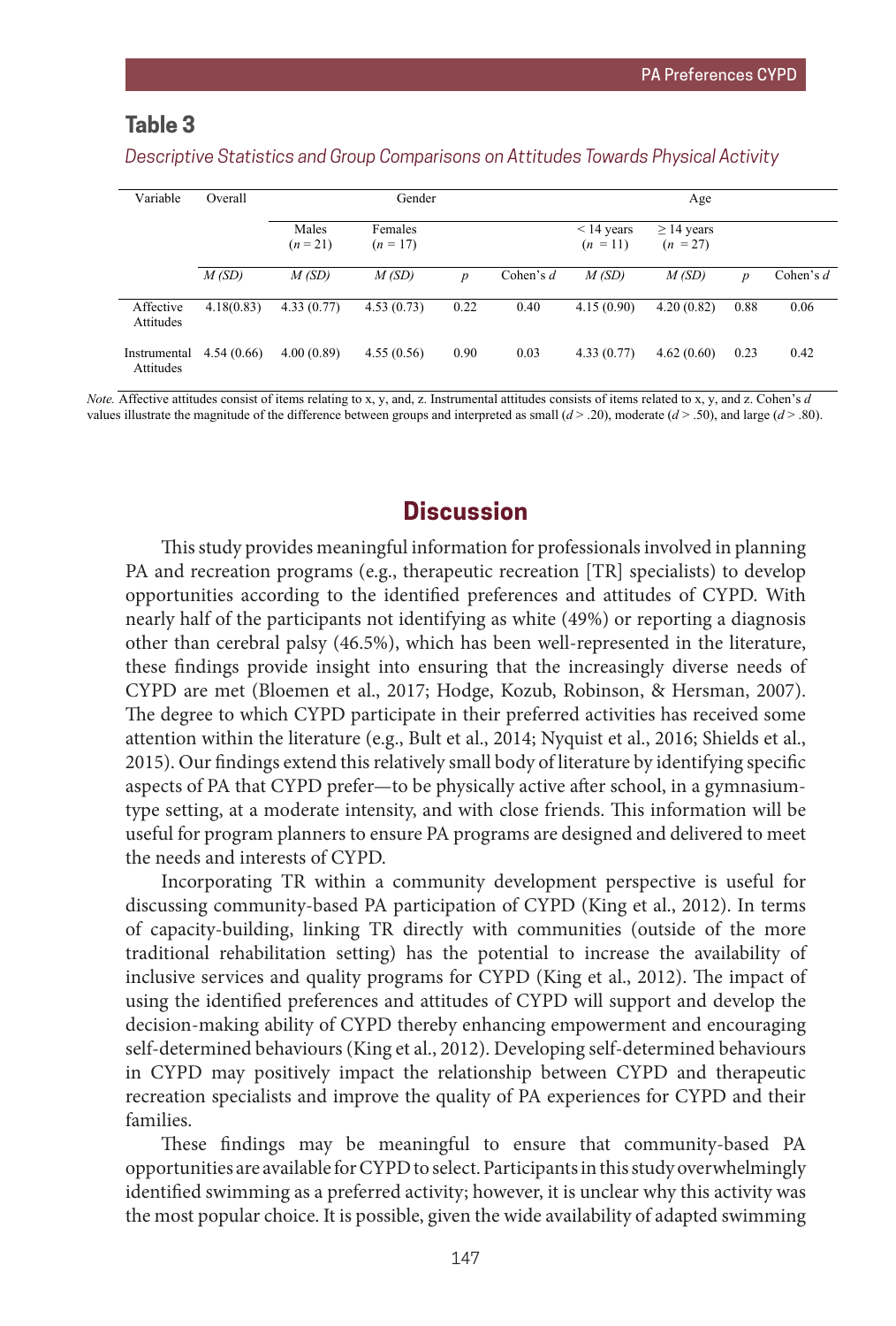programs in the study area, that this is a familiar activity choice for CYPD. Ideally, CYPD will have access to, and awareness of, a wide variety of PA choices within their community. Examining the preferences of CYPD is one strategy to support community organizations to provide choice and variety in PA offerings.

With respect to attitudes toward PA, it was encouraging to see both positive instrumental (beliefs about the behaviour) and affective (feelings about the behaviour) attitudes toward PA reported among this sample of CYPD. It was interesting to see greater instrumental attitudes toward PA compared to affective attitudes, which can be used to inform planning strategies that focus on outcomes and behaviours (e.g., health benefits of PA). Considering the critical role that attitudes are shown to play within the TPB, the positive attitudes toward PA that were reported among CYPD, particularly the older youth group, is encouraging and may provide an important foundation for motivating and engaging CYPD in PA programming (Connor, Rhodes, Morris, McEachern, & Lawton, 2011). Professionals, such as those working in the field of TR, can support CYPD to build their capacity for decision making by discussing their feelings toward certain physical activities, such as those identified in this study, and reasons for why they may feel this way. To accomplish this, strategies may include weighing the pros and cons of engaging in physical activity or identifying life skills goals and then seeking out available opportunities (King, Curran, & McPherson, 2012).

Bearing in mind the preferences identified by the participants in this study (e.g., PA that is offered in gymnasium-type settings with peers), CYPD expressed a desire to participate in community-based inclusive programs. To support and encourage decision-making capacity, CYPD need to have legitimate and meaningful choices (Morphy & Goodwin, 2012). For example, building on the findings presented in this study, a weekly after-school program that offers inclusive PA programming, including a wide range of activity choices to provide both new and familiar experiences, may be a desirable choice.

The preference to take part in PA alongside peers is a finding that has been previously recognized (Nyquist, Moster, & Jahnsen, 2016). DeFazio and Porter (2016) lend support to the notion that inclusive PA experiences will provide CYPD with opportunities to establish peer relationships. Supportive instructors can foster friendship development by creating a climate that supports acceptance and belongingness. Findings from this study shed new light on the desire of CYPD to participate in community-based PA settings, alongside their close friends. This finding is of particular importance as CYPD tend to report having only one or no close friends (Snowden, 2012). Participating in PA alongside peers may provide CYPD with enhanced opportunities to establish and foster friendships. In turn, through these relationships, CYPD may be motivated to try new activities and stay physically active (Walla & Leipert, 2012 ).

### **Implications**

This study offers important findings for TR professionals to consider as they design and deliver programming and identify programs within the community to recommend to their young clients. TR professionals have an opportunity to listen to the needs of children and youth and may find the results of this study to be useful for initiating discussions situated around PA. For example, given the more positive instrumental attitudes of older participants (over 14 years), this could be used to develop discussion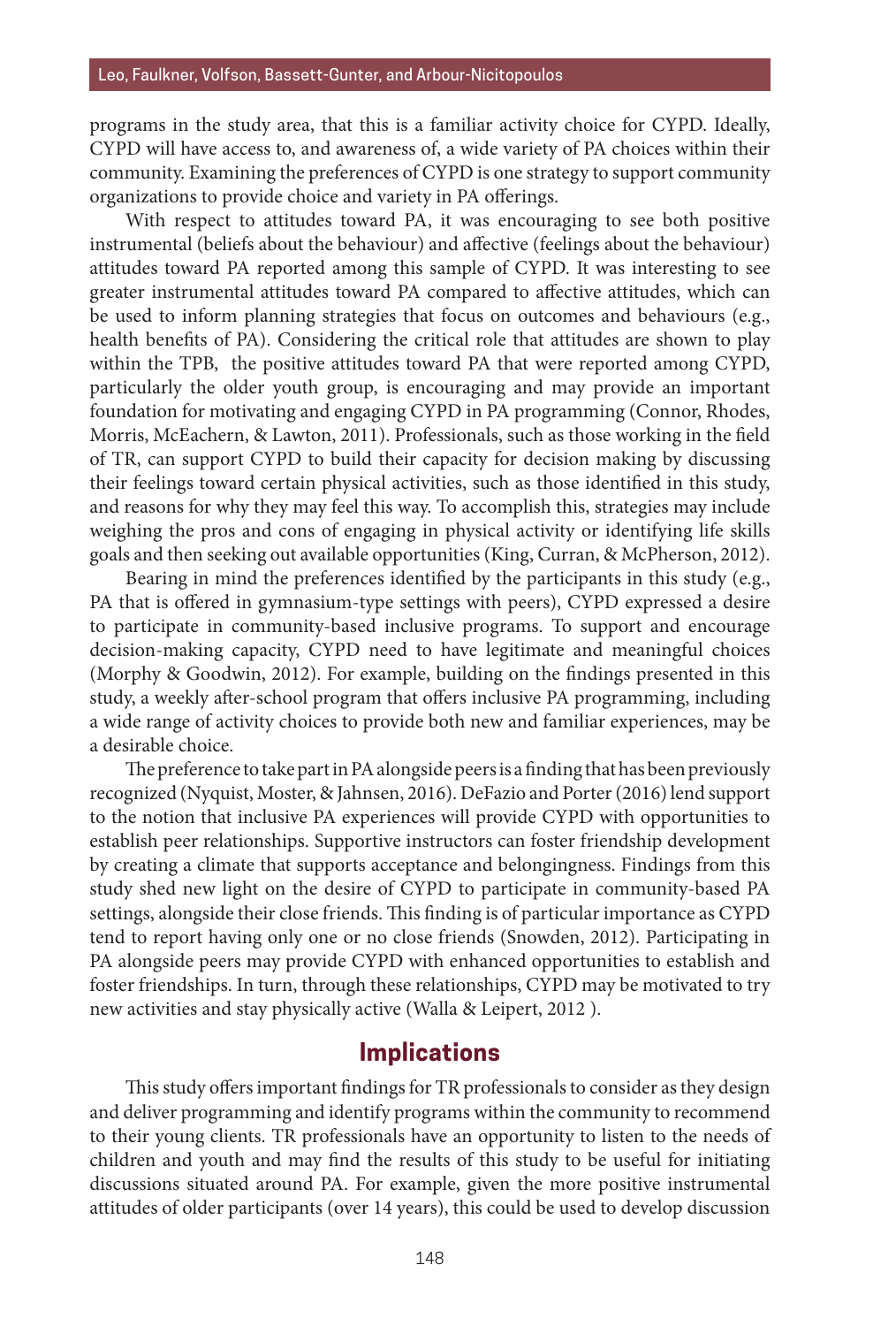questions (e.g., focusing on knowledge of the health benefits of PA). Professionals may also wish to use the findings of this study to guide further stakeholder engagement sessions that focus on capacity and ability of CYPD rather than barriers to generate new family-focused opportunities. It is critical that TR professionals pay attention to these preferences to help communities build capacity and increase the availability of services by offering programming which is meaningful, empowering, and inclusive for CYPD (King et al., 2012). The desire of CYPD to be active alongside their peers may present challenges in community-based settings, depending on accessibility. However, listening to the lived experiences of disability may encourage communities to improve accessibility and access if they are to meet the needs of their members and encourage improved health outcomes. The implications of these findings may extend to TR programming that occurs beyond community-based settings including education, rehabilitation, and sport-specific contexts. We hope that professionals, including those working in the field of TR operate from the presumption that CYPD should be involved in TR planning and be informed throughout the decision-making process (Alderson, 2017).

### **Strengths and Limitations**

Several strengths and limitations were identified in this study. The sample of participants was recruited from within a predominantly urban and suburban geographical area. Thus, the PA experiences of CYPD in rural settings were not reported and the findings cannot be generalized beyond the urban and suburban population of this study. However, the participants represented a diverse sample in terms of ethnicity and disability type, which along with the sample size, is a strength of the study. Secondly, the focus of this study was on self-reported PA behaviour of CYPD. There is potential for measurement error due to issues of recall in children and youth. Children and youth are likely to only report on easily recalled activities, which means some activity (e.g., short and sporadic bursts) may not be included (Biddle, Gorely, Perason, & Gull, 2011). Additional threats to validity include participants being more likely to provide responses according to social desirability (Moore, Tapper, Moore, & Murphy, 2008). The PA behaviours reported may not reflect the experiences of children and youth with other types of disabilities (e.g., a youth with autism who accesses PA opportunities along with their support worker). Participants were recruited from recreation and/ or therapeutic settings which suggests that they were likely more active than CYPD who do not attend these types of settings. Their preferences might not reflect those of inactive children who would like to be active or at least might have opinions about PA preferences. Finally, the sample included more youth-aged participants (e.g., aged 14 years and older), thereby making it more difficult to make comparisons across ages. We recommend recruiting participants with more even distribution across the age bands.

### **Future Research**

Further research is warranted to understand how best to integrate the preferences identified in this study into the design and delivery of PA programming for CYPD. This might include looking at different ways to measure preferences and attitudes of CYPD to reduce the possibility of bias in the findings. By using a community-based research approach, researchers could connect with TR and community-based professionals to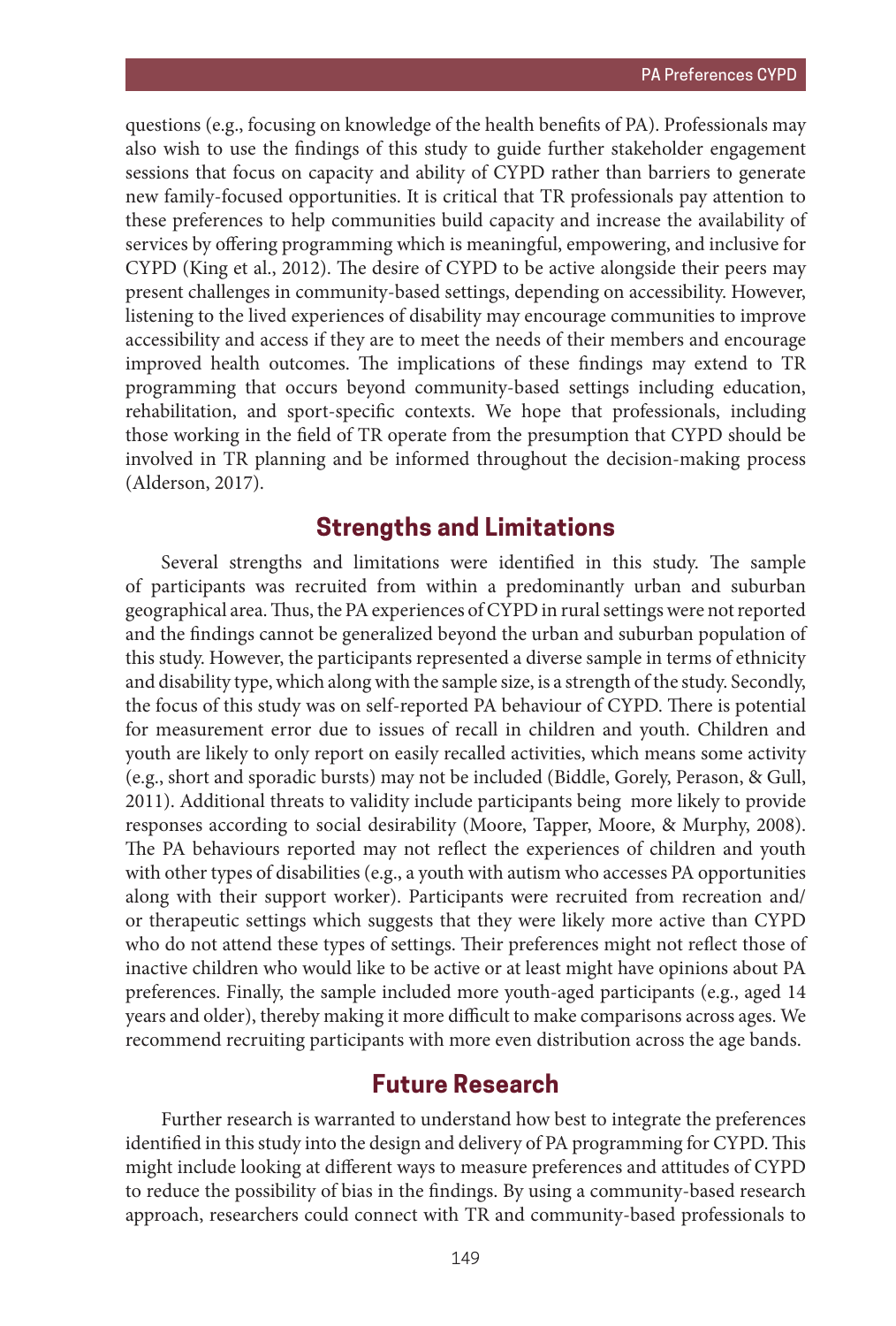design, deliver, and evaluate PA interventions that use the identified preferences of CYPD. Including a youth representative in the planning process would be important to ensure their perspective continues to be integrated and to examine whether this collaborative approach leads to the availability of more inclusive services. Including the whole family would extend the findings of this study to gather a broader perspective on the factors that influence the PA behaviour for CYPD and would be consistent with the shift toward family-centred service delivery (King et al., 2012).

Further research is also warranted on examining knowledge translation strategies to ensure families of CYPD are aware of the PA opportunities that are available in their communities and that community organizations are aware of the preferences of CYPD to participate. For example, targeting affective attitudes within the messaging and knowledge translation strategies would be worth exploring. Given the preference of CYPD to be active alongside their peers, additional research is needed to understand the influence of peer relationships on the PA participation of CYPD.

### **References**

- Aggio, D., Fairclough, S., Knowles, Z., & Graves, L. (2016). Validity and reliability of a modified English version of the physical activity questionnaire for adolescents. *Archives of Public Health, 74:3*. doi: 10.1186/s13690-016-0115-2
- Ajzen, I. (2006). Constructing a TpB questionnaire: Conceptual and methodological considerations. Retrieved from http://www.unibielefeld.de/ikg/zick/ajzen%20 construction%20a%20tpb%20questionnaire.pdf.
- Bassett-Gunter, R. L., Ruscitti, R., Latimer-Cheung, A. L., & Fraser-Thomas, J. (2017). Targeted physical activity messages for parents of children with disabilities: A qualitative investigation of parents' informational needs and preferences. *Research in Developmental Disabilities, 64*, 37–46.
- Biddle, S. J., Gorely, T., Pearson, N., & Bull, F. C. (2011). An assessment of self-reported instruments in young people for population surveillance: Project ALPHA. *International Journal of Behavioural Nutrition and Physical Activity, 8*, 1. doi: 10.1186/1479-5868-8-1
- Bloemen, M., van Wely, L., Mollema, J., Dallmeijer, A., & de Groot, J. (2017). Evidence for increasing physical activity in children with physical disabilities: A systematic review. *Developmental Medicine & Child Neurology, 59*(10), 1004-1010. doi:10.1111/dmcn.13422
- Bult, M. K., Verschuren, O., Lindeman, E., Jongmans, M. J., & Ketelaar, M. (2014). Do children participate in the activities they prefer? A comparison of children and youth with and without disabilities. *Clinical Rehabilitation, 28*, 388–396.
- Conner, M., Rhodes, R. E., Morris, B., McEachern, R., & Lawton, R. (2011). Changing exercise through targeting affective or cognitive attitudes. *Psychology and Health, 26*, 133–149.
- DeFazio, V., & Porter, H. R. (2016). Barriers and facilitators to physical activity for youth with cerebral palsy. *Therapeutic Recreation Journal, 50*(4), 327–334. doi: 10.18666/TRJ-2016-V50-I4-7635
- Foley, L., Prapavessis, H., Maddison, R., Burke, S., McGowan, E., & Gillanders, L. (2008). Predicting physical activity intention and behavior in school-aged children. *Pediatric Exercise Sciences, 20,* 342–356.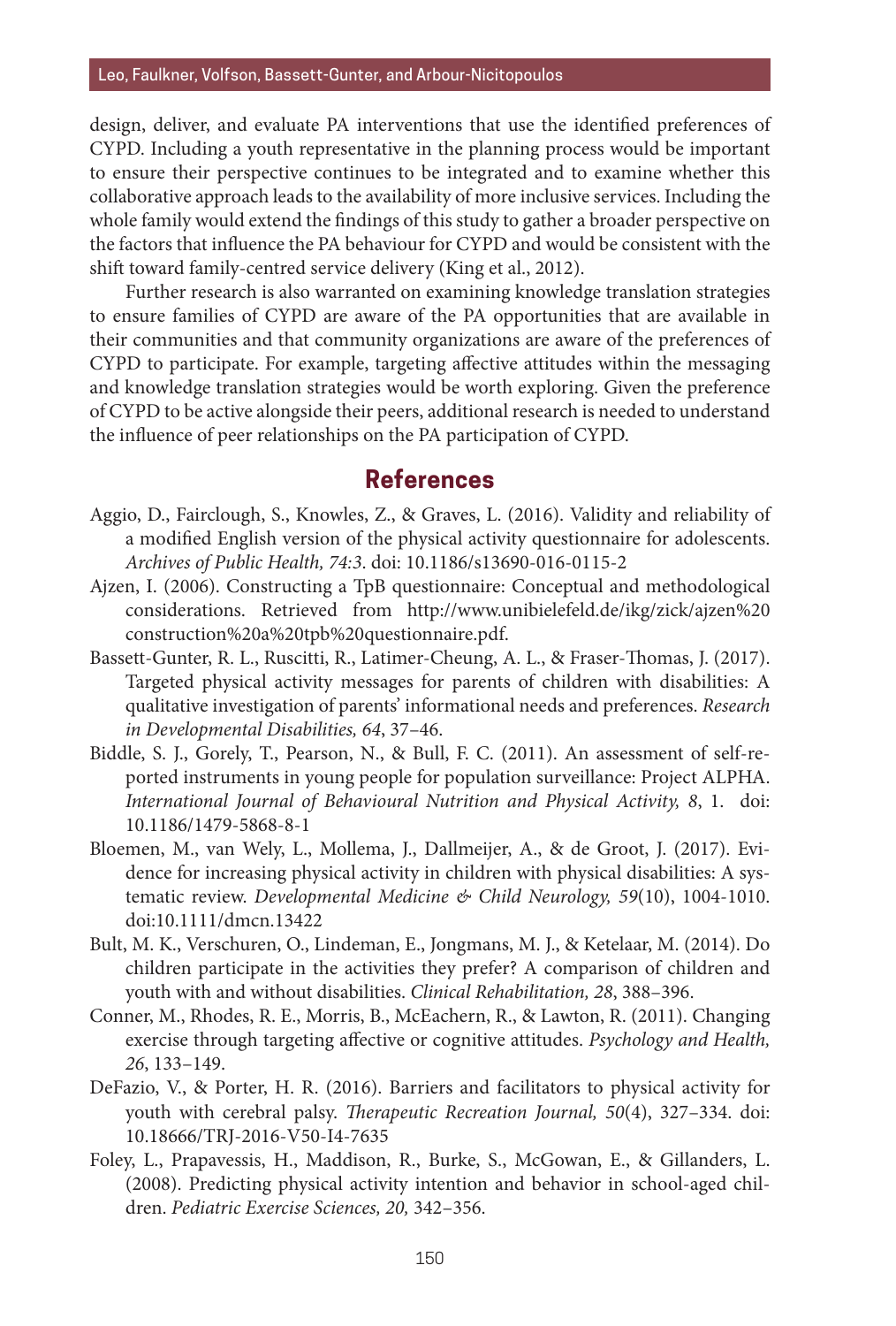- French, D. P., Sutton, S., Hennings, S. J., Mitchell, J., Wareham, N. J., Griffin, S., … Kinmonth, A. (2005). The importance of affective beliefs and attitudes in the Theory of Planned Behaviour: Predicting intention to increase physical activity. *Journal of Applied Social Psychology, 35*, 1824–1848. doi: 10.1111/j.1559-1816.2005.tb02197.x
- Giacobbi Jr, P. R., Stancil, M., Hardin, B., & Bryant, L. (2008). Physical activity and quality of life experienced by highly active individuals with physical disabilities. *Adapted Physical Activity Quarterly, 25,* 189–207.
- Hodge, S. R., Kozub, F. M., Robinson, L. E., & Hersman, B. L. (2007). Reporting gender, race, ethnicity and sociometric status: Guidelines for research and professional practice. *Adapted Physical Activity Quarterly, 24*, 21–37. doi: 10.1123/apaq.24.1.21
- King, G., Curran, C. J., & McPherson, A. (2012). A four-part ecological model of community-focused therapeutic recreation and life skills services for children and youth with disabilities. *Child: Care, Health, and Development, 39*, 325–336. doi:10.1111/j.1365-2214.2012.01390x
- King, G., Law, M., Hurley, P., Petrenchik, T., & Schwellnus, H. (2010). A developmental comparison of the out-of-school recreation and leisure activity participation of boys and girls with and without physical disabilities. *International Journal of Disability, Development & Education, 57*, 77–107.
- Kodish, S., Hodges Kulinna, P., Martin, J., Pangrazi, R., & Darst, P. (2006). Determinants of physical activity in an inclusive setting. *Adapted Physical Activity Quarterly, 23*, 390–409.
- Kowalski, K. C., Crocker, P. R. E., & Faulkner, R. A. (1997). Validation of the physical activity questionnaire for older children. *Pediatric Exercise Science, 9*, 174–186.
- Kunstler, R., Thompson, A., & Croke, E. (2013). Inclusion recreation for transition-age youth: Promoting self-sufficiency, community inclusion, and experiential learning. *Therapeutic Recreation Journal, 47*(2), 122–136.
- Laine, C., & Davidoff, F. (1996). Patient-centered medicine. A professional evolution. *Journal of the American Medical Association, 75*, 152–156. doi: 10.1001/ jama.1996.03530260066035
- Lavrakas, P. J. (2008). Convenience sampling. *Encyclopaedia of Research Methods.*  Thousand Oaks, CA: SAGE Publications. doi: 10.4135/9781412963947
- Law, M., King, G., King, S., Kertoy, M., Hurley, P., Rosenbaum, P., Young, N., & Hanna, S. (2006). Patterns of participation in recreational and leisure activities among children with physical disabilities. *Developmental Medicine & Child Neurology, 48*, 337–342.
- Maher, C. A., Williams, M. T., Olds, T., & Lane, A. E. (2007). Physical and sedentary activity in adolescents with cerebral palsy. *Developmental Medicine & Child Neurology, 49*, 450–457.
- Martin Ginis, K. A., Ma, J. K., Latimer-Cheung, A. E., & Rimmer, J. H. (2016). A systematic review of review articles addressing physical activity participation among children with physical disabilities. *Health Psychology Reviews, 10*, 478–494.
- Martin Ginis, K. A., Tomasone, J. R., Latimer-Cheung, A. E., Arbour-Nicitopoulos, K. P., Bassett, R. L., & Wolfe, D. M. (2013). Developing physical activity interventions for adults with spinal cord injury. Part 1: A comparison of social cognitions across actors, intenders, and nonintenders. *Rehabilitation Psychology, 58*, 299–306.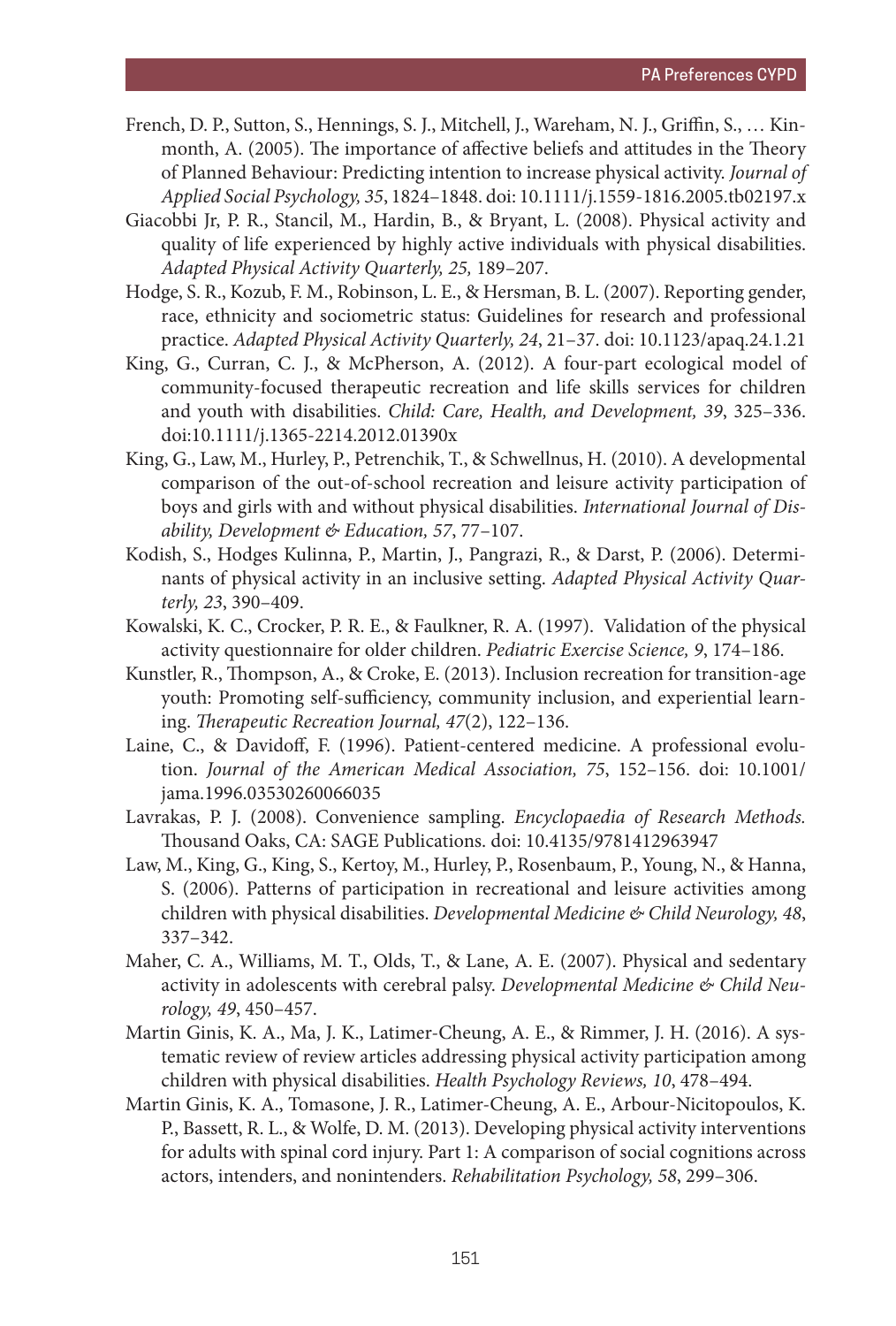- Masse, L. C., Miller, A. R., Shen, J., Shiarti, V., & Roxborough, L. (2013). Patterns of participation across a range of activities among Canadian children with neurodevelopmental disorders and disabilities. *Developmental Medicine & Child Neurology, 55*, I729–1736.
- Moore, G. F., Tapper, K., Moore, L., & Murphy, S. (2008). Cognitive, behavioural, and social factors are associated with bias in dietary questionnaire self-reports by schoolchildren aged 9 to 11 years. *Journal of the American Dietician Association, 108*, 1865–1873.
- Morphy, L. Y., & Goodwin, D. (2012). The experience of choice in physical activity contexts for adults with mobility impairments. *Adapted Physical Activity Quarterly, 29*, 132–150.
- Mummery, W. K., Spence, J. C., & Hudec, J. C. (2000). Understanding physical activity intention in Canadian school children and youth: An application of the theory of planned behaviour. *Research Quarterly for Exercise and Sport, 71*, 1116–1124.
- Murphy, N. A., & Carbone, P. S. (2008). Promoting the participation of children with disabilities in sports, recreation, and physical activities. *Pediatrics, 121*, 1057–1061.
- Nyquist, A., Moser, T., Jahnsen, R. (2016). Fitness, fun, and friends through participation in preferred physical activities: Achievable for children with disabilities? *International Journal of Disability, Development & Education, 63,* 334–356.
- Rhodes, R. E., & Lim, C. (2017). Promoting parent and child physical activity together: Elicitation of potential intervention targets and preferences. *Health Education and Behavior.* [Epub ahead of print]. doi: 10.1177/1090198117704266
- Rhodes, R. E., Macdonald, H. M., & McKay, H. A. (2006). Predicting physical activity intention and behaviour among children in a longitudinal sample. *Social Science & Medicine, 62*, 3146–3156. doi: 10.1016/j.socscimed.2005.11.051
- Rimmer, J. A., & Rowland, J. L. (2008). Physical activity for youth with disabilities: A critical need in an underserved population. *Developmental Neurorehabilitation, 11*, 141–148.
- Sallis, J. F., Prochaska, J. J., & Taylor, W. C. (2000). A review of correlates of physical activity of children and adolescents. *Medicine and Science in Sports and Exercise, 32,* 963–975.
- Shields, N., & Synnot, A. (2016). Perceived barriers and facilitators to participation in physical activity for children with disability: A qualitative study. *BMC Pediatrics, 16*(9). doi: 10.1186/s12887-016-0544-7
- Shikako-Thomas, K., Majnemer, A., Law, M., & Lach, L. (2008). Determinants of participation in leisure activities in children and youth with cerebral palsy: Systematic review. *Physical & Occupational Therapy in Pediatrics, 28*, 155–169.
- Snowdon, A. (2012, January). Strengthening communities for Canadian children with disabilities. Paper presented at The Sandbox Project Conference, London. Retrieved from https://static1.squarespace.com/static/575c7d10044262e4c49720f7/ t/57dae4ba197aea1f4b2618d1/1473963195583/2012-sandbox-conference-mh-sn owdon-strengthening-communities-for-canadian-children-with-disabilities.pdf
- Taub, D. E., & Greer, K. R. (2000). Physical activity as a normalizing experience for school-age children with physical disabilities. *Journal of Sport & Social Issues, 24*, 395–414.